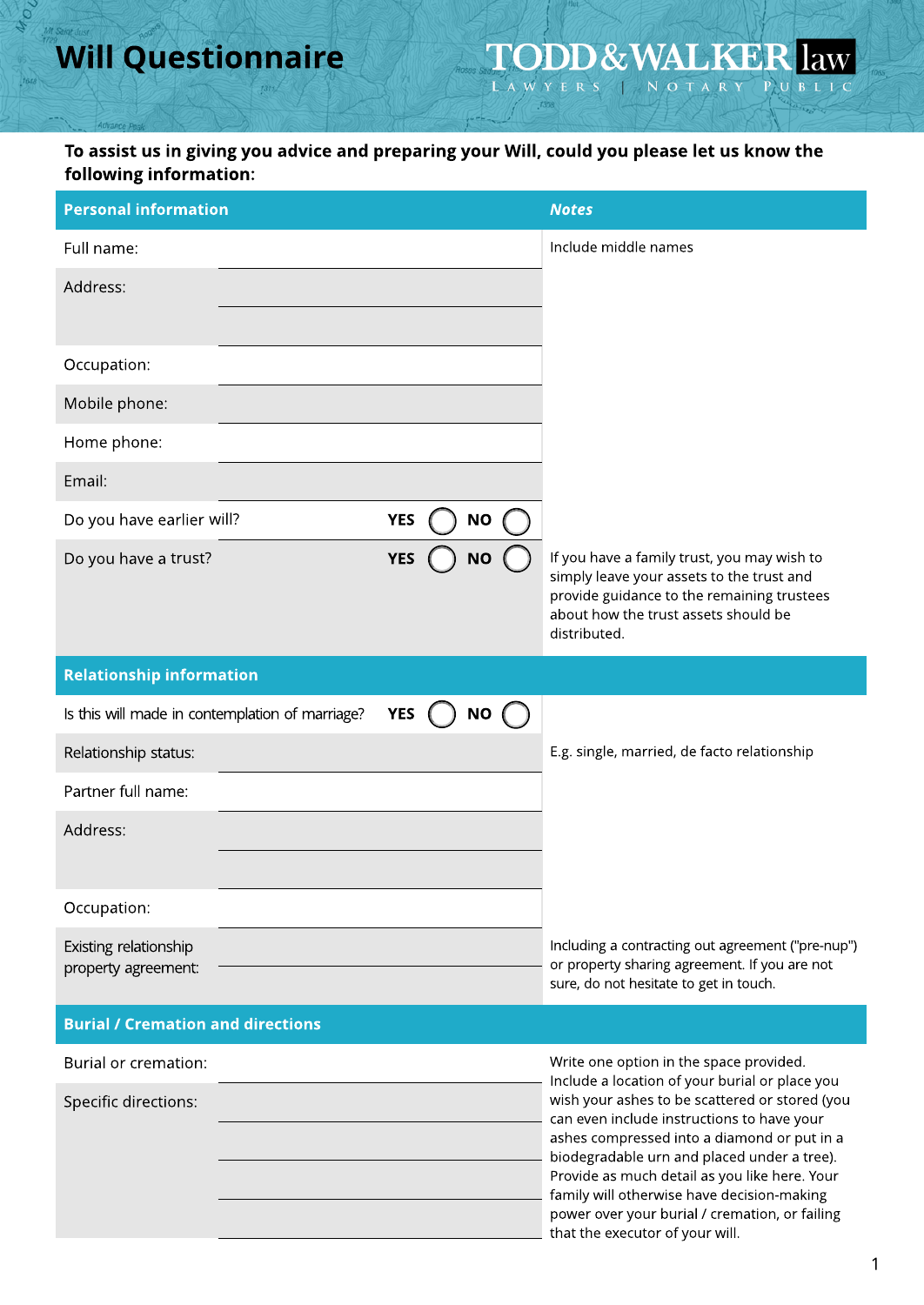| <b>Executor(s) / Trustee(s)</b>                                                   |                                                                                                                                                                                                      |
|-----------------------------------------------------------------------------------|------------------------------------------------------------------------------------------------------------------------------------------------------------------------------------------------------|
| Full name:                                                                        | Include middle names.                                                                                                                                                                                |
| Address:                                                                          | The executor is the person(s) who would<br>administer and distribute your estate when you<br>die. This can also be a person you wish to<br>benefit under your will. It is prudent to appoint         |
| Occupation:                                                                       | two people or in a situation where you wish to<br>appoint your husband/wife/partner consider                                                                                                         |
| Relationship to you:                                                              | whether to appoint a substitution executor in<br>case they die before you.                                                                                                                           |
| Full name:                                                                        | The trustee is often the same person(s) as the                                                                                                                                                       |
| Address:                                                                          | executor and is the person(s) responsible for<br>holding assets on behalf of younger<br>beneficiaries who may need to reach a certain<br>age before receiving inheritance.                           |
| Occupation:                                                                       |                                                                                                                                                                                                      |
| Relationship to you:                                                              |                                                                                                                                                                                                      |
| Would you like your<br>Jointly                                                    | If you have named more than one executor or<br>trustee, you can instruct them to make                                                                                                                |
| executors to act<br>Jointly and severally<br>jointly or jointly and<br>severally? | decisions unanimously (jointly) or individually<br>and unanimously (jointly and severally).                                                                                                          |
| <b>Children / Dependents</b>                                                      |                                                                                                                                                                                                      |
| Do you have any children or dependents?<br><b>YES</b><br><b>NO</b>                |                                                                                                                                                                                                      |
| Full name:                                                                        |                                                                                                                                                                                                      |
| Date of birth:                                                                    |                                                                                                                                                                                                      |
| Full name:                                                                        |                                                                                                                                                                                                      |
| Date of birth:                                                                    |                                                                                                                                                                                                      |
| Full name:                                                                        |                                                                                                                                                                                                      |
| Date of birth:                                                                    |                                                                                                                                                                                                      |
| The age your children take an interest in your estate:                            |                                                                                                                                                                                                      |
| Appointment of guardian of infant children                                        |                                                                                                                                                                                                      |
| Full name:                                                                        | A guardian is a person appointed to oversee<br>the general welfare, maintenance and                                                                                                                  |
| Address:                                                                          | education of children under the age of 18<br>years. The guardian will not necessarily have to<br>look after the day to day care of your children<br>and may need to obtain a parenting order to do   |
| Occupation:                                                                       | this.                                                                                                                                                                                                |
| Relationship to you:                                                              | With specific instructions on education and use<br>of your home, you should keep in mind that the<br>Guardian will need to communicate with your<br>executor/trustee to obtain funds for the benefit |
| Specific instructions:                                                            | of your children.                                                                                                                                                                                    |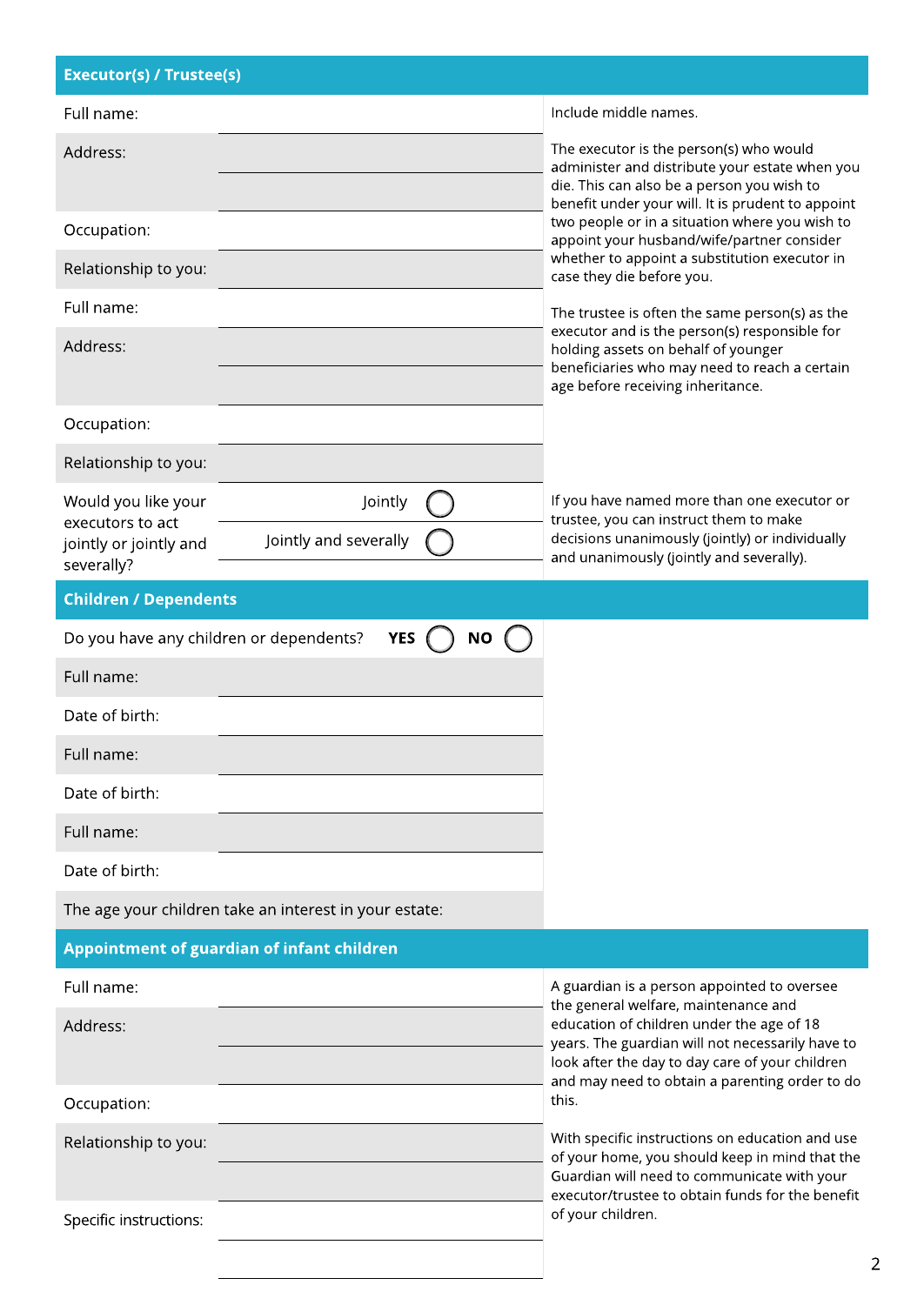| <b>Gift of personal chattels</b>        |  |                                                                                                                                                                                                                                                                                                                                                                                                                                                                 |                                                                                                                                                                                                                                                                                                                                                                                                    |
|-----------------------------------------|--|-----------------------------------------------------------------------------------------------------------------------------------------------------------------------------------------------------------------------------------------------------------------------------------------------------------------------------------------------------------------------------------------------------------------------------------------------------------------|----------------------------------------------------------------------------------------------------------------------------------------------------------------------------------------------------------------------------------------------------------------------------------------------------------------------------------------------------------------------------------------------------|
| Full Name:<br>Address:<br>Occupation:   |  | Personal chattels are items of your personal<br>property excluding land. You may wish to leave<br>these to your spouse, partner or a close family<br>member so that they can distribute them as<br>they see fit.<br>Personal chattels include all vehicles and boats,<br>garden effects, furniture, domestic animals,<br>linen, china, glass, books, pictures, prints,<br>jewellery, household or personal ornaments,<br>musical and scientific instruments and |                                                                                                                                                                                                                                                                                                                                                                                                    |
|                                         |  |                                                                                                                                                                                                                                                                                                                                                                                                                                                                 | apparatus, wines, liquors, and consumables.                                                                                                                                                                                                                                                                                                                                                        |
| List any overseas assets below          |  |                                                                                                                                                                                                                                                                                                                                                                                                                                                                 |                                                                                                                                                                                                                                                                                                                                                                                                    |
|                                         |  |                                                                                                                                                                                                                                                                                                                                                                                                                                                                 | Your New Zealand will can deal with movable<br>assets (cash, shares, etc.) located anywhere in<br>the world, and New Zealand based immovable<br>assets (real estate). If you have real estate in<br>other parts of the world it can be included in<br>your will, but may be more cost effective to<br>have a will prepared in the jurisdiction the<br>property in located.                         |
| <b>Life insurance policies</b>          |  |                                                                                                                                                                                                                                                                                                                                                                                                                                                                 |                                                                                                                                                                                                                                                                                                                                                                                                    |
| Do you have a life insurance policy?    |  | <b>YES</b><br>ΝO                                                                                                                                                                                                                                                                                                                                                                                                                                                | If you have a life insurance policy that specifies                                                                                                                                                                                                                                                                                                                                                 |
| Details:                                |  | beneficiaries, the policy will not form part of<br>your estate and will be paid directly to the<br>beneficiaries.                                                                                                                                                                                                                                                                                                                                               |                                                                                                                                                                                                                                                                                                                                                                                                    |
| <b>Any interests in a trust</b>         |  |                                                                                                                                                                                                                                                                                                                                                                                                                                                                 |                                                                                                                                                                                                                                                                                                                                                                                                    |
| Name of trust:                          |  |                                                                                                                                                                                                                                                                                                                                                                                                                                                                 |                                                                                                                                                                                                                                                                                                                                                                                                    |
| Nature of interest:                     |  | Are you a trustee, settlor, appointer?                                                                                                                                                                                                                                                                                                                                                                                                                          |                                                                                                                                                                                                                                                                                                                                                                                                    |
| Date created:                           |  |                                                                                                                                                                                                                                                                                                                                                                                                                                                                 |                                                                                                                                                                                                                                                                                                                                                                                                    |
| List of assets:                         |  | List all assets and indicate value in brackets e.g.<br>car (\$5,000), Holiday Home (\$300,000), Term<br>Deposit (\$20,000)                                                                                                                                                                                                                                                                                                                                      |                                                                                                                                                                                                                                                                                                                                                                                                    |
| If you have more please refer to page 7 |  |                                                                                                                                                                                                                                                                                                                                                                                                                                                                 |                                                                                                                                                                                                                                                                                                                                                                                                    |
| <b>Assets</b>                           |  |                                                                                                                                                                                                                                                                                                                                                                                                                                                                 |                                                                                                                                                                                                                                                                                                                                                                                                    |
| Assets (own name)                       |  | Assets (joint)                                                                                                                                                                                                                                                                                                                                                                                                                                                  | List all assets and indicate value in brackets e.g.<br>car (\$5,000), Holiday Home (\$300,000), Term<br>Deposit (\$20,000).<br>Include any intellectual property you own (e.g.<br>trademarks).<br>Any assets owned jointly with someone else<br>(e.g. real estate and bank accounts) will<br>automatically pass to the survivor. If you are<br>the survivor, the asset will pass as per your will. |
| If you have more please refer to page 7 |  |                                                                                                                                                                                                                                                                                                                                                                                                                                                                 |                                                                                                                                                                                                                                                                                                                                                                                                    |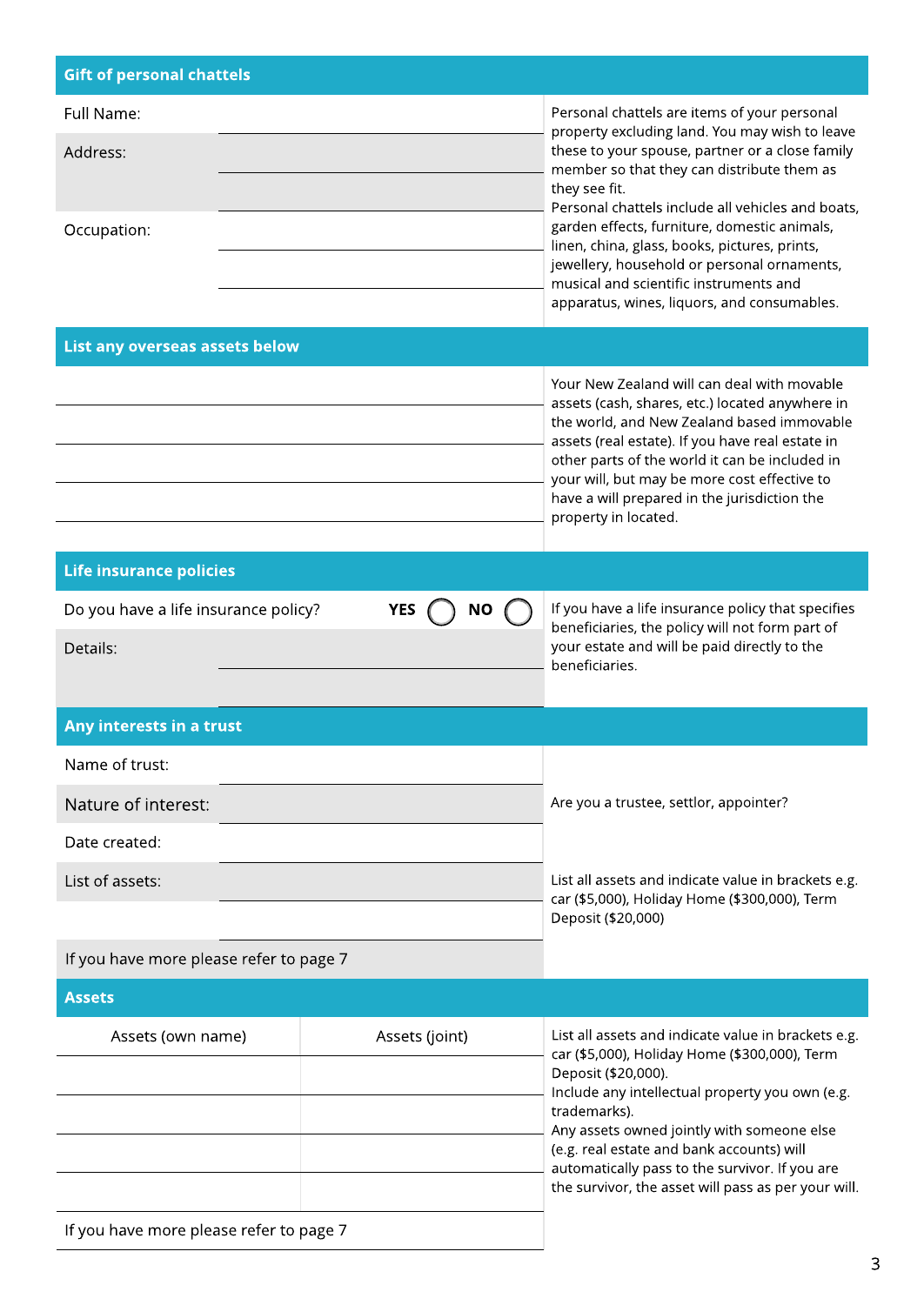| <b>Debts</b>                                                           |                                                                   |                                                                                                                                                                                                                                                                                                                                                                                                                                                                                                                                                                          |  |
|------------------------------------------------------------------------|-------------------------------------------------------------------|--------------------------------------------------------------------------------------------------------------------------------------------------------------------------------------------------------------------------------------------------------------------------------------------------------------------------------------------------------------------------------------------------------------------------------------------------------------------------------------------------------------------------------------------------------------------------|--|
| Debts (own name)                                                       | Debts (joint)                                                     | List all debts and indicate value in brackets e.g.<br>car loan (\$5,000), mortgage (\$300,000).<br>Any debts owned jointly with someone else<br>(e.g. bank loans) will become the responsibility<br>of the survivor. If you are the survivor, your<br>estate will be responsible for repaying the debt.                                                                                                                                                                                                                                                                  |  |
| If you have more please refer to page 7                                |                                                                   |                                                                                                                                                                                                                                                                                                                                                                                                                                                                                                                                                                          |  |
|                                                                        | Domain names, websites, email accounts, and social media accounts |                                                                                                                                                                                                                                                                                                                                                                                                                                                                                                                                                                          |  |
|                                                                        |                                                                   | If you wish to, you can list all of the log in<br>details and password for relevant online<br>accounts. We can seal them in an envelope to<br>be held with your will.                                                                                                                                                                                                                                                                                                                                                                                                    |  |
| Would you like us to attach these to your will in an envelope?         |                                                                   |                                                                                                                                                                                                                                                                                                                                                                                                                                                                                                                                                                          |  |
| <b>NO</b><br><b>YES</b>                                                |                                                                   |                                                                                                                                                                                                                                                                                                                                                                                                                                                                                                                                                                          |  |
| <b>Life interest</b>                                                   |                                                                   |                                                                                                                                                                                                                                                                                                                                                                                                                                                                                                                                                                          |  |
| Full name:<br>Address:                                                 |                                                                   | A life interest is giving someone the right to use<br>your assets for the remainder of that person's<br>life (or until they re-partner).<br>You will need to state who will receive the life<br>interest, the asset it relates to (e.g. your family                                                                                                                                                                                                                                                                                                                      |  |
| Occupation:<br>Details of parts of<br>estate left on life<br>interest: |                                                                   | home) and when they lose the life interest (e.g.<br>on remarriage or death). That person will need<br>to pay for rates, insurance, and maintenance.<br>E.g. I would like my wife to have a life interest in<br>my 1/2 share of the family home for the<br>remainder of her life, and upon her death or if<br>she is to remarry I would like my 1/2 to go to<br>my children.<br>Note: you cannot leave a life interest in a<br>property owned jointly with another person as<br>the assets will automatically transfer to that<br>person in full, by way of survivorship. |  |
| <b>Specific gifts or legacies</b>                                      |                                                                   |                                                                                                                                                                                                                                                                                                                                                                                                                                                                                                                                                                          |  |
| Item description:<br>Full name:<br>Address:<br>Occupation:             |                                                                   | Describe in detail the gifts you want to leave so<br>there is no doubt.<br>E.g. My Grandfather's Model blue Rolls Royce<br>toy car to my sister Janice.<br>You can also give cash gift here, in which case<br>you could consider leaving a share of residue<br>(rather than a specific sum) to make sure<br>remaining beneficiaries are not disadvantaged<br>by a will maker's change of circumstances at<br>the time of death.                                                                                                                                          |  |
|                                                                        |                                                                   |                                                                                                                                                                                                                                                                                                                                                                                                                                                                                                                                                                          |  |

If you have more please refer to page 7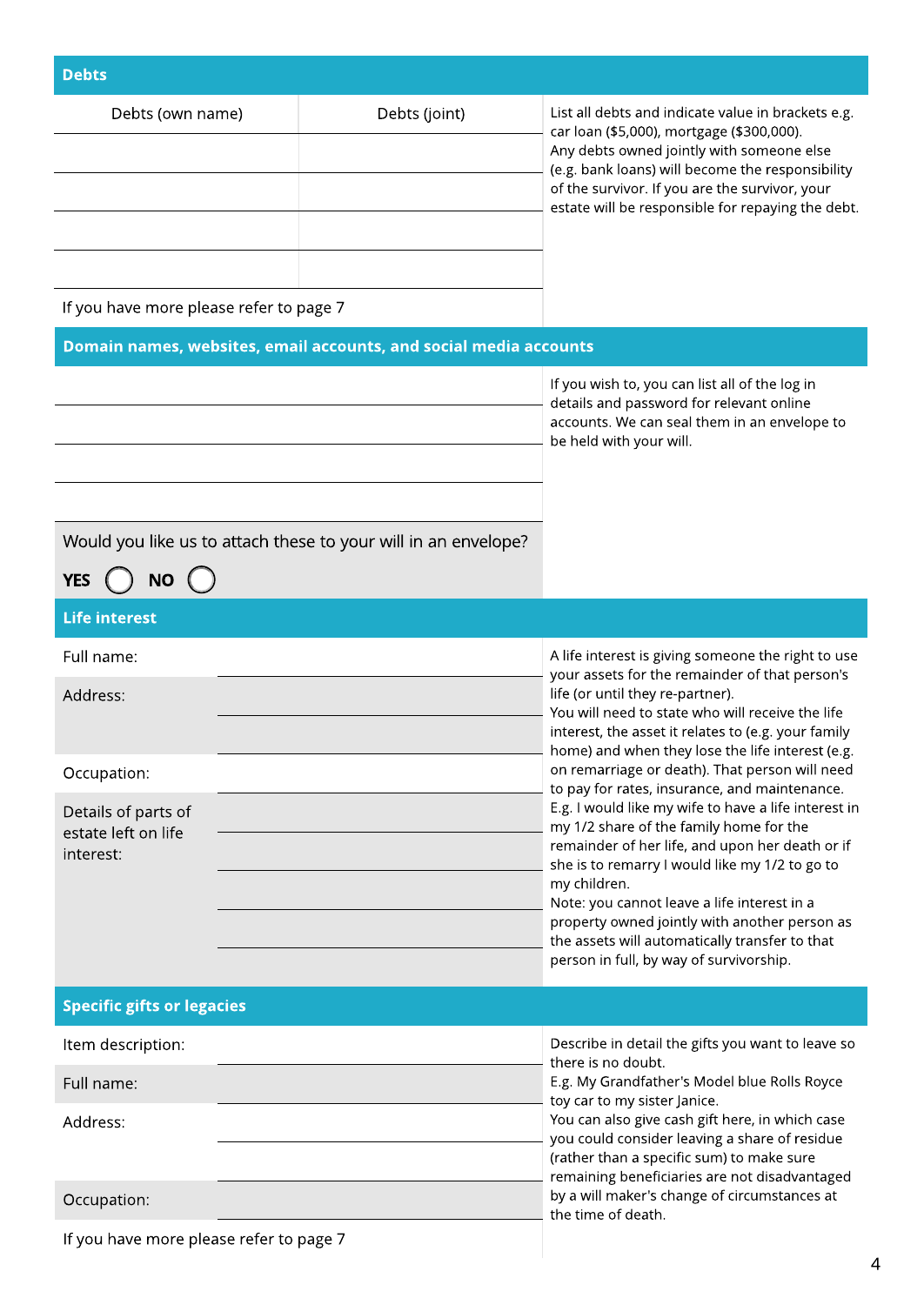## Residue of estate

| Spouse/partner:<br>Parent(s):<br>Children:<br>Other:<br>Full name:<br>Address:<br>Occupation:<br>Other Instructions:<br>If any beneficiary<br>dies before you,<br>what would you like<br>to happen to their | <b>YES</b><br>ΝO<br><b>NO</b><br><b>YES</b><br><b>YES</b><br><b>NO</b><br><b>YES</b><br><b>NO</b>                                                                          | After specific gifts have been made, the balance<br>of your estate is called the residue. You can<br>leave the residue to one person or to more<br>than one people in equal or unequal shares.<br>If you don't know who you would like to leave<br>your residue to and you don't have any family<br>you are obliged to care for, you could consider<br>leaving the residue to a charity or foundation,<br>such as the Wakatipu Community Foundation.<br>You can also include a provision that, for<br>example, if your children have died before you,<br>their share is left to their children (your<br>grandchildren). |
|-------------------------------------------------------------------------------------------------------------------------------------------------------------------------------------------------------------|----------------------------------------------------------------------------------------------------------------------------------------------------------------------------|-------------------------------------------------------------------------------------------------------------------------------------------------------------------------------------------------------------------------------------------------------------------------------------------------------------------------------------------------------------------------------------------------------------------------------------------------------------------------------------------------------------------------------------------------------------------------------------------------------------------------|
|                                                                                                                                                                                                             | Are you leaving any of your family out of your will?                                                                                                                       |                                                                                                                                                                                                                                                                                                                                                                                                                                                                                                                                                                                                                         |
| Full name:<br>Relationship:<br>Your reason for<br>doing so:                                                                                                                                                 |                                                                                                                                                                            | Family members left out of a will or dealt with<br>inadequately may be entitled to bring a claim<br>before court seeking a larger share.                                                                                                                                                                                                                                                                                                                                                                                                                                                                                |
|                                                                                                                                                                                                             |                                                                                                                                                                            |                                                                                                                                                                                                                                                                                                                                                                                                                                                                                                                                                                                                                         |
|                                                                                                                                                                                                             | Are you leaving your children unequal shares in your assets?                                                                                                               |                                                                                                                                                                                                                                                                                                                                                                                                                                                                                                                                                                                                                         |
| Full name:<br>Your reason for<br>doing so:                                                                                                                                                                  |                                                                                                                                                                            | Parents are seen to have a legal obligation to<br>provide for their children on death. If you are<br>treating your children unequally, the child/<br>children receiving less may have a claim against<br>your estate.                                                                                                                                                                                                                                                                                                                                                                                                   |
|                                                                                                                                                                                                             | Are you leaving your spouse, civil union partner or de facto partner a share less than 50% in your<br>property which you own together or has been acquired for common use? |                                                                                                                                                                                                                                                                                                                                                                                                                                                                                                                                                                                                                         |
|                                                                                                                                                                                                             |                                                                                                                                                                            |                                                                                                                                                                                                                                                                                                                                                                                                                                                                                                                                                                                                                         |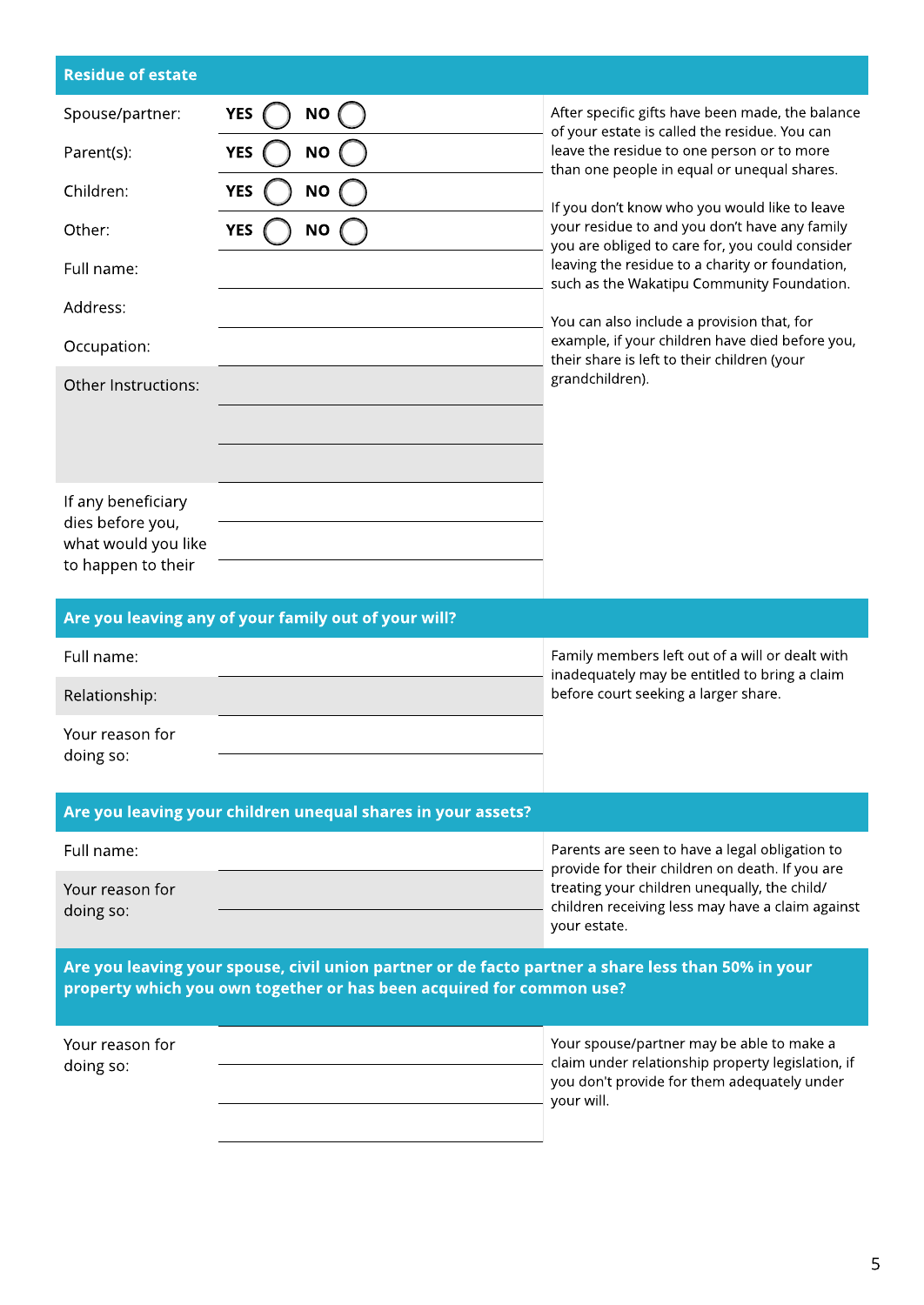Do you have any power to appoint beneficiaries or trustees of a trust or directors of a company under any trust, estate or other document which can be exercised under your will?

| Name of trust or<br>company:                                  |                                                                                       | If you hold the power to appoint trustees and<br>you wish to appoint a trustee to replace you,<br>please provide the full name, occupation and<br>place of residence of that person. As an |
|---------------------------------------------------------------|---------------------------------------------------------------------------------------|--------------------------------------------------------------------------------------------------------------------------------------------------------------------------------------------|
| Date of Trust Deed:                                           |                                                                                       | alternative to exercising this power under your<br>will, you may wish to specify in your will whom                                                                                         |
| Nature of Powers:                                             |                                                                                       | you wish the power to be transferred.                                                                                                                                                      |
| Transfer powers to:                                           |                                                                                       |                                                                                                                                                                                            |
| make any special provisions for the business?                 |                                                                                       | Do you want your executors to have power to carry on any business you have an interest in, or want to                                                                                      |
| Name of business:                                             |                                                                                       | If you are a director of a company, you will<br>need to consider how you want the company to<br>be run after your death.                                                                   |
| Type of business:                                             |                                                                                       |                                                                                                                                                                                            |
| Specific risks to<br>consider:                                |                                                                                       |                                                                                                                                                                                            |
|                                                               | Have you promised to leave anyone any of your property by will?                       |                                                                                                                                                                                            |
| Full name                                                     |                                                                                       | It is important that any promises are                                                                                                                                                      |
| Address                                                       |                                                                                       | recognised, as the person you made the<br>promise to may otherwise have a claim against<br>your estate.                                                                                    |
| Occupation:                                                   |                                                                                       |                                                                                                                                                                                            |
| Which property?                                               |                                                                                       |                                                                                                                                                                                            |
|                                                               | Do you want to have an Enduring Power of Attorney in relation to welfare or property? |                                                                                                                                                                                            |
| <b>YES</b><br>If you tick YES we will contact you to discuss. | NO                                                                                    | An Enduring Power of Attorney allows you to<br>appoint a person(s) to make decisions relating<br>to your welfare/health or your property/assets                                            |

to your welfare/health or your property/assets in the event you lose your mental capacity. This is not just for elderly people, think what would happen if you fell off your bike and hit your head.